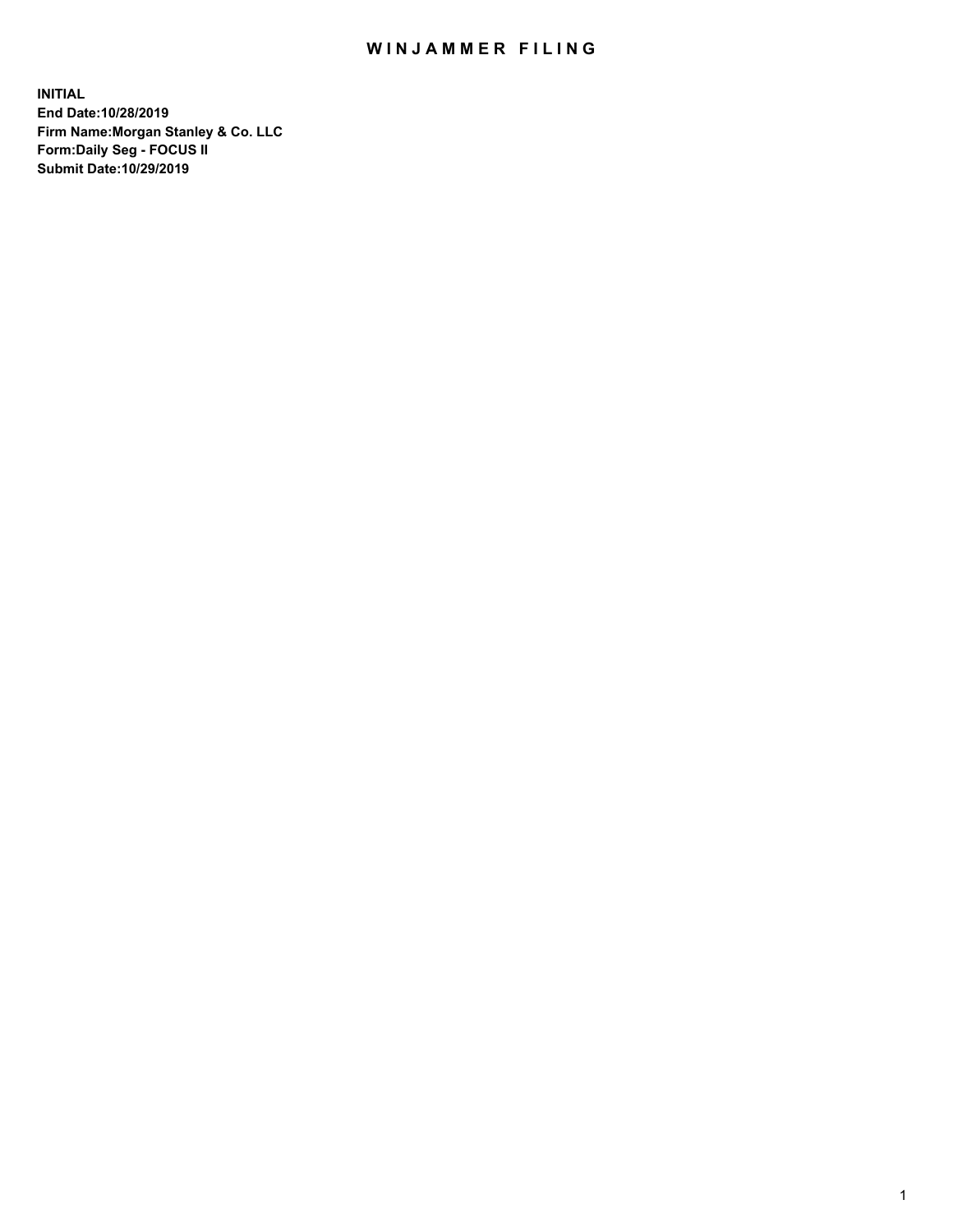**INITIAL End Date:10/28/2019 Firm Name:Morgan Stanley & Co. LLC Form:Daily Seg - FOCUS II Submit Date:10/29/2019 Daily Segregation - Cover Page**

| Name of Company                                                                                                                                                                                                                                                                                                                | Morgan Stanley & Co. LLC                               |  |
|--------------------------------------------------------------------------------------------------------------------------------------------------------------------------------------------------------------------------------------------------------------------------------------------------------------------------------|--------------------------------------------------------|--|
| <b>Contact Name</b>                                                                                                                                                                                                                                                                                                            | <b>Ikram Shah</b>                                      |  |
| <b>Contact Phone Number</b>                                                                                                                                                                                                                                                                                                    | 212-276-0963                                           |  |
| <b>Contact Email Address</b>                                                                                                                                                                                                                                                                                                   | lkram.shah@morganstanley.com                           |  |
| FCM's Customer Segregated Funds Residual Interest Target (choose one):<br>a. Minimum dollar amount: : or<br>b. Minimum percentage of customer segregated funds required:% ; or<br>c. Dollar amount range between: and; or<br>d. Percentage range of customer segregated funds required between:% and%.                         | 235,000,000<br><u>0</u><br>00<br>00                    |  |
| FCM's Customer Secured Amount Funds Residual Interest Target (choose one):<br>a. Minimum dollar amount: ; or<br>b. Minimum percentage of customer secured funds required:%; or<br>c. Dollar amount range between: and; or<br>d. Percentage range of customer secured funds required between:% and%.                            | 140,000,000<br><u>0</u><br><u>00</u><br>0 <sub>0</sub> |  |
| FCM's Cleared Swaps Customer Collateral Residual Interest Target (choose one):<br>a. Minimum dollar amount: ; or<br>b. Minimum percentage of cleared swaps customer collateral required:% ; or<br>c. Dollar amount range between: and; or<br>d. Percentage range of cleared swaps customer collateral required between:% and%. | 92,000,000<br><u>0</u><br><u>00</u><br>0 <sub>0</sub>  |  |

Attach supporting documents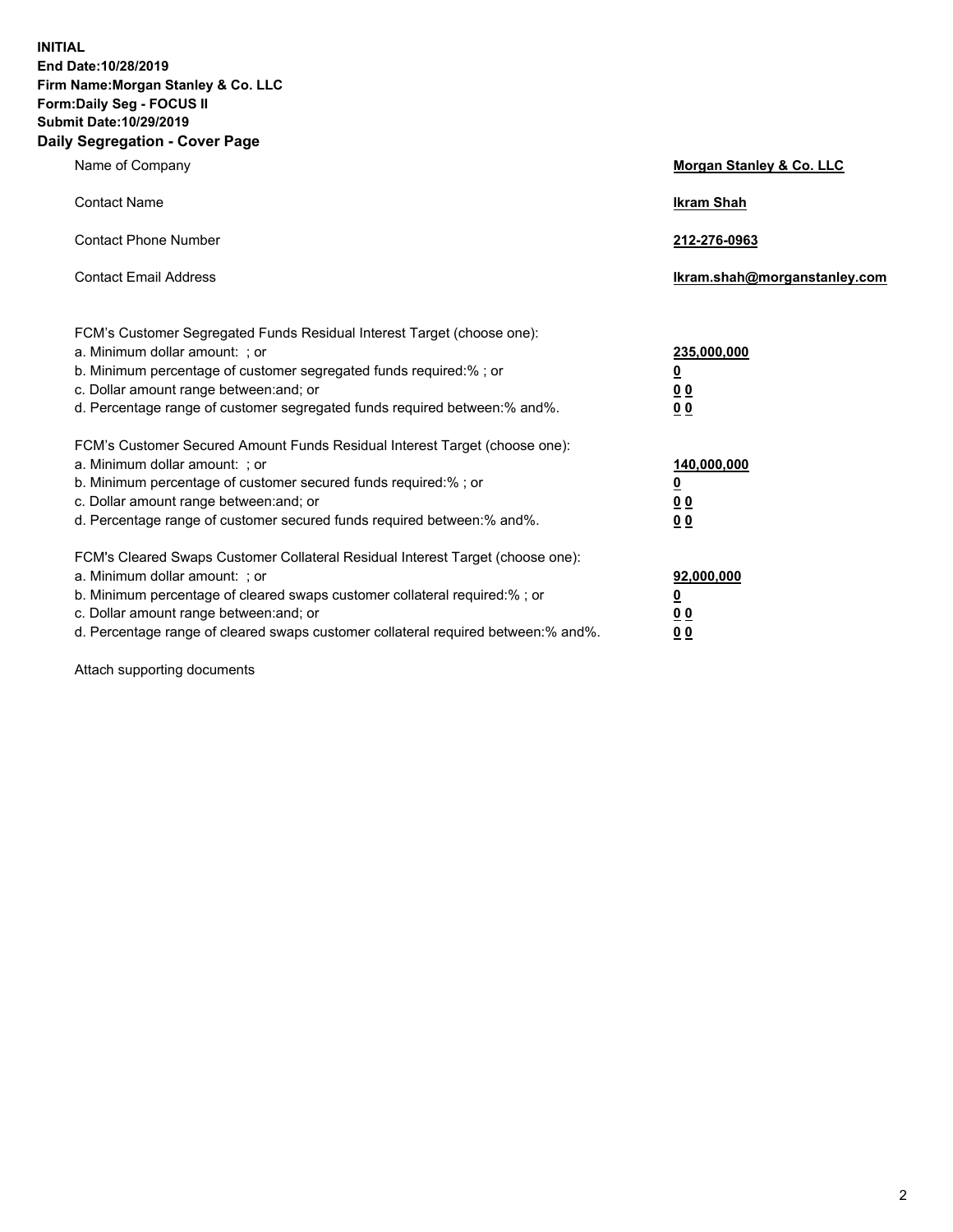## **INITIAL End Date:10/28/2019 Firm Name:Morgan Stanley & Co. LLC Form:Daily Seg - FOCUS II Submit Date:10/29/2019**

**Daily Segregation - Secured Amounts** Foreign Futures and Foreign Options Secured Amounts Amount required to be set aside pursuant to law, rule or regulation of a foreign government or a rule of a self-regulatory organization authorized thereunder 1. Net ledger balance - Foreign Futures and Foreign Option Trading - All Customers A. Cash **2,714,176,913** [7315] B. Securities (at market) **2,200,630,410** [7317] 2. Net unrealized profit (loss) in open futures contracts traded on a foreign board of trade **275,763,671** [7325] 3. Exchange traded options a. Market value of open option contracts purchased on a foreign board of trade **28,237,222** [7335] b. Market value of open contracts granted (sold) on a foreign board of trade **-30,940,560** [7337] 4. Net equity (deficit) (add lines 1. 2. and 3.) **5,187,867,656** [7345] 5. Account liquidating to a deficit and account with a debit balances - gross amount **43,543,155** [7351] Less: amount offset by customer owned securities **-42,036,595** [7352] **1,506,560** 6. Amount required to be set aside as the secured amount - Net Liquidating Equity Method (add lines 4 and 5) 7. Greater of amount required to be set aside pursuant to foreign jurisdiction (above) or line 6. FUNDS DEPOSITED IN SEPARATE REGULATION 30.7 ACCOUNTS 1. Cash in banks A. Banks located in the United States **252,743,780** [7500] B. Other banks qualified under Regulation 30.7 **567,615,629** [7520] **820,359,409** 2. Securities A. In safekeeping with banks located in the United States **503,645,944** [7540] B. In safekeeping with other banks qualified under Regulation 30.7 **0** [7560] **503,645,944** [7570] 3. Equities with registered futures commission merchants A. Cash **9,334,008** [7580] B. Securities **0** [7590] C. Unrealized gain (loss) on open futures contracts **704,492** [7600] D. Value of long option contracts **0** [7610] E. Value of short option contracts **0** [7615] **10,038,500** [7620] 4. Amounts held by clearing organizations of foreign boards of trade A. Cash **0** [7640] B. Securities **0** [7650] C. Amount due to (from) clearing organization - daily variation **0** [7660] D. Value of long option contracts **0** [7670] E. Value of short option contracts **0** [7675] **0** [7680] 5. Amounts held by members of foreign boards of trade A. Cash **2,077,160,394** [7700] B. Securities **1,696,984,466** [7710] C. Unrealized gain (loss) on open futures contracts **275,059,179** [7720]

- D. Value of long option contracts **28,237,222** [7730]
- 
- 6. Amounts with other depositories designated by a foreign board of trade **0** [7760]
- 7. Segregated funds on hand **0** [7765]
- 8. Total funds in separate section 30.7 accounts **5,380,544,554** [7770]
- 9. Excess (deficiency) Set Aside for Secured Amount (subtract line 7 Secured Statement Page 1 from Line 8)
- 10. Management Target Amount for Excess funds in separate section 30.7 accounts **140,000,000** [7780]
- 11. Excess (deficiency) funds in separate 30.7 accounts over (under) Management Target **51,170,338** [7785]

**0** [7305]

[7354] **5,189,374,216** [7355]

**5,189,374,216** [7360]

[7530]

 E. Value of short option contracts **-30,940,560** [7735] **4,046,500,701** [7740] **191,170,338** [7380]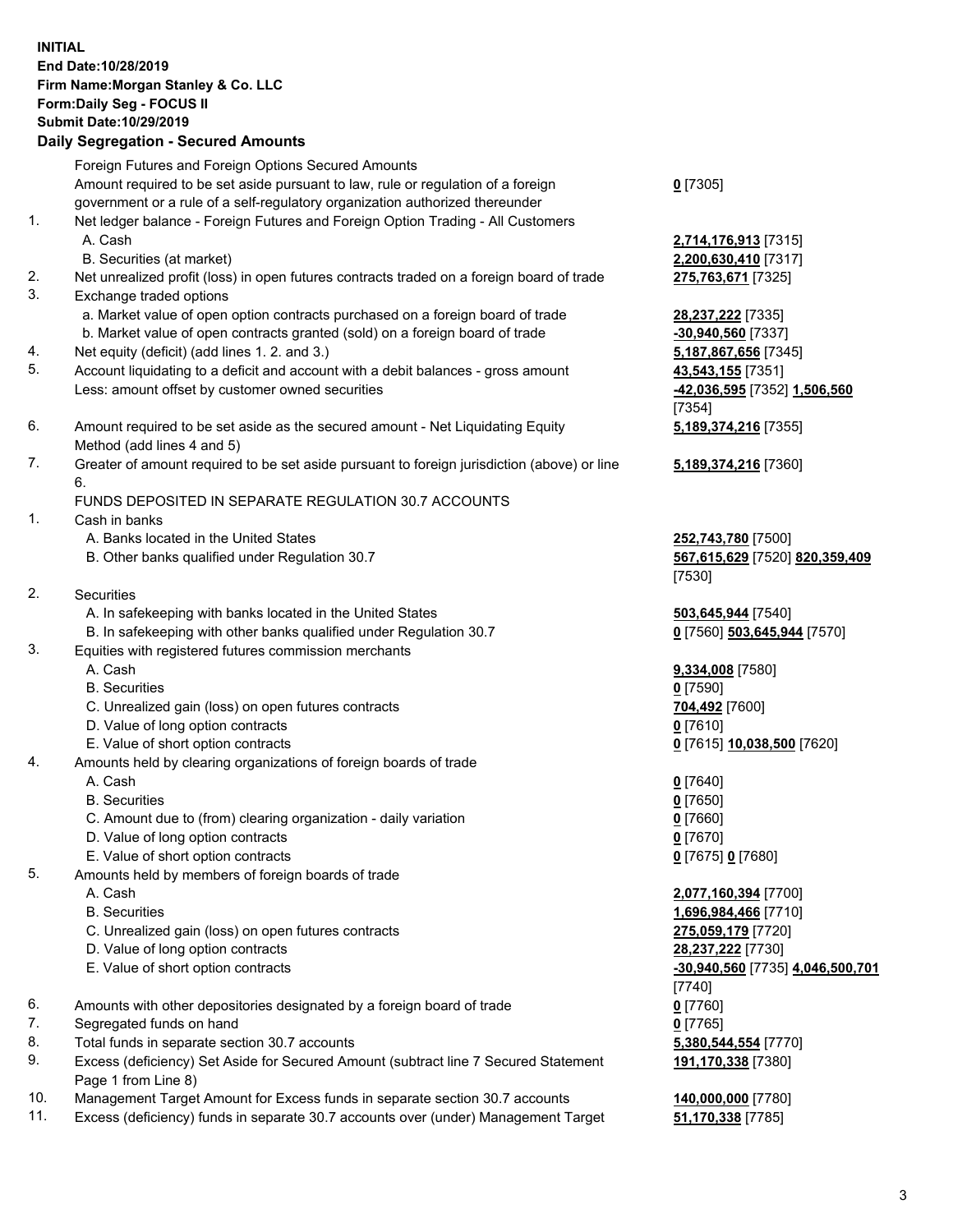**INITIAL End Date:10/28/2019 Firm Name:Morgan Stanley & Co. LLC Form:Daily Seg - FOCUS II Submit Date:10/29/2019 Daily Segregation - Segregation Statement** SEGREGATION REQUIREMENTS(Section 4d(2) of the CEAct) 1. Net ledger balance A. Cash **11,795,476,994** [7010] B. Securities (at market) **6,653,833,175** [7020] 2. Net unrealized profit (loss) in open futures contracts traded on a contract market **-1,819,383,393** [7030] 3. Exchange traded options A. Add market value of open option contracts purchased on a contract market **411,137,131** [7032] B. Deduct market value of open option contracts granted (sold) on a contract market **-266,265,065** [7033] 4. Net equity (deficit) (add lines 1, 2 and 3) **16,774,798,842** [7040] 5. Accounts liquidating to a deficit and accounts with debit balances - gross amount **790,539,678** [7045] Less: amount offset by customer securities **-789,941,176** [7047] **598,502** [7050] 6. Amount required to be segregated (add lines 4 and 5) **16,775,397,344** [7060] FUNDS IN SEGREGATED ACCOUNTS 7. Deposited in segregated funds bank accounts A. Cash **3,678,774,308** [7070] B. Securities representing investments of customers' funds (at market) **0** [7080] C. Securities held for particular customers or option customers in lieu of cash (at market) **818,335,916** [7090] 8. Margins on deposit with derivatives clearing organizations of contract markets A. Cash **6,527,178,213** [7100] B. Securities representing investments of customers' funds (at market) **0** [7110] C. Securities held for particular customers or option customers in lieu of cash (at market) **5,835,497,259** [7120] 9. Net settlement from (to) derivatives clearing organizations of contract markets **49,715,677** [7130] 10. Exchange traded options A. Value of open long option contracts **411,137,131** [7132] B. Value of open short option contracts **-266,265,065** [7133] 11. Net equities with other FCMs A. Net liquidating equity **7,382,537** [7140] B. Securities representing investments of customers' funds (at market) **0** [7160] C. Securities held for particular customers or option customers in lieu of cash (at market) **0** [7170] 12. Segregated funds on hand **0** [7150] 13. Total amount in segregation (add lines 7 through 12) **17,061,755,976** [7180] 14. Excess (deficiency) funds in segregation (subtract line 6 from line 13) **286,358,632** [7190] 15. Management Target Amount for Excess funds in segregation **235,000,000** [7194] **51,358,632** [7198]

16. Excess (deficiency) funds in segregation over (under) Management Target Amount Excess